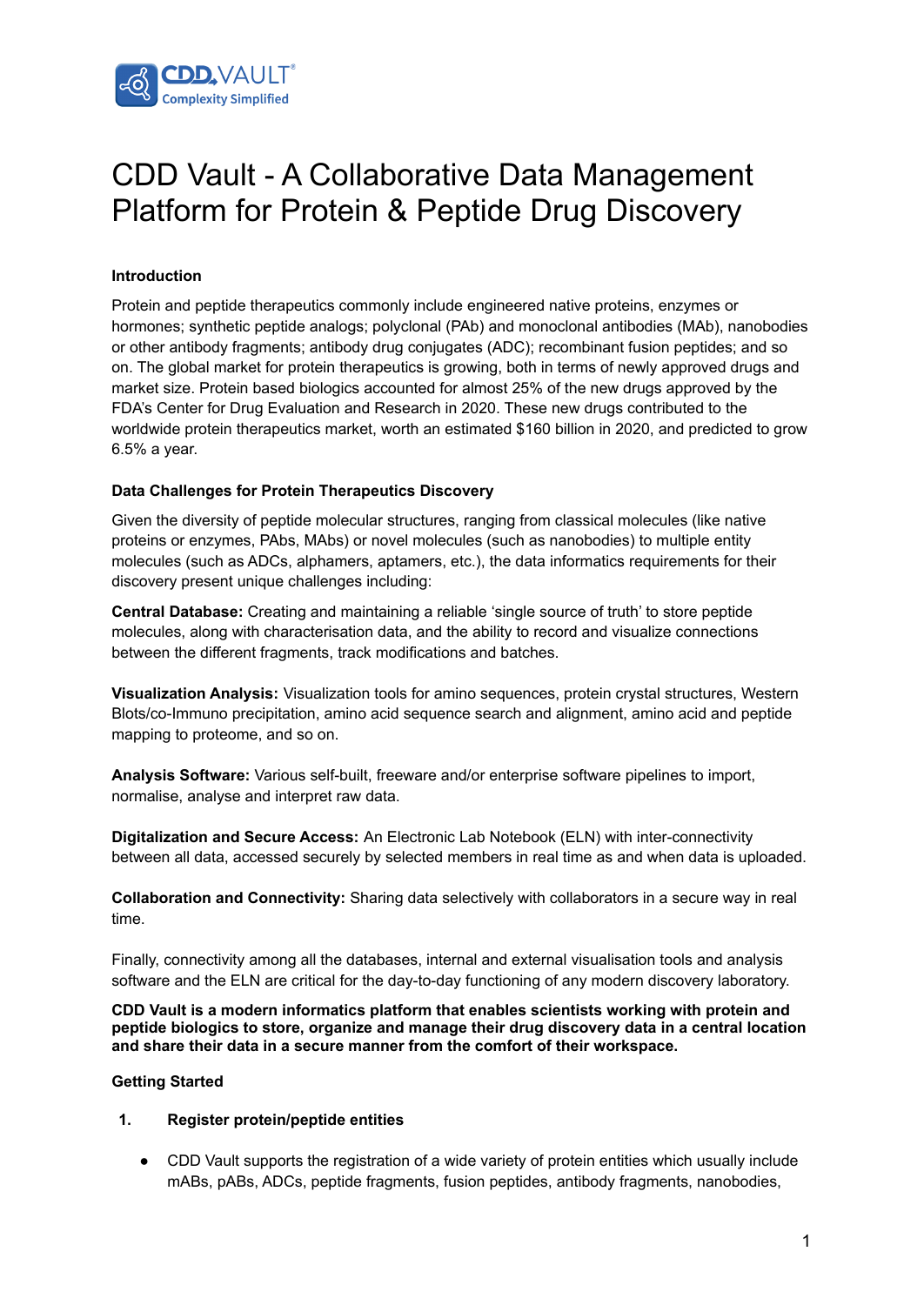

peptide aptamers, alphamers, and so on (See fig 1 for an example of registration of an ADC molecule).

- Users can register a sequence of amino acids, both natural and unnatural.
- When a peptide/protein sequence is registered, CDD Vault automatically calculates properties like peptide length, amino acid composition percentages, Molecular Weight (MW), and hydrophobicity.
- Researchers can also register non-therapeutic entities with the aim of creating databases for research materials like cell lines, plasmids, commercial vectors, commercial antibodies, bacterial clones, etc. (see fig 2 for an example of a cell line Vault).
- In such cases, characteristics such as base pair length (BP), %GC/AT, MW and composition are also automatically calculated where applicable.

| Select.      |                                                            | Properties     |             | <b>Entity Fields</b>                                                     |        | <b>Batch Fields</b> |                    |                     |                      | Cytotoxicity say (HER2+/-) |                                                                                                                           |           |                                |
|--------------|------------------------------------------------------------|----------------|-------------|--------------------------------------------------------------------------|--------|---------------------|--------------------|---------------------|----------------------|----------------------------|---------------------------------------------------------------------------------------------------------------------------|-----------|--------------------------------|
| $all - none$ | Entity $\hat{\mathbf{v}}$                                  | pKa (Acidic) = | pKa (Basic) | Synonyms $\stackrel{\scriptscriptstyle\oplus}{\scriptscriptstyle\oplus}$ | Format | Antibody $\hat{=}$  | $Linker =$         | Linker $2 \oplus$   | Payload $\oplus$     | Target $\equiv$            | Dose-response Plot                                                                                                        |           |                                |
|              | Transported DNA<br>ADC-0005001<br><b>CDDVBio ADC Vault</b> | 12.10          | 7.43        | T-DNA-<br><b>MMAE</b>                                                    | ADC.   | AB-0001015-<br>001  | OLI-0000150<br>001 | OLI-0000151-<br>001 | DART-<br>0004522-001 | PRT-<br>0000017-003        | 125<br>100<br>ê<br>75.<br>Viability<br>50<br>25<br>e∥<br>$\mathbf{0}$<br>$-25$<br>0.01<br>0.1<br>Flag outliers & Override | Conc (nM) | 10<br>100<br>成选<br><b>K St</b> |

Fig 1: Registration of an example ADC molecule showing calculated properties such as pKa (acidic and basic), entity level fields such as synonyms and format, batch-level linking to constituent moieties - antibody, linkers and payload/small molecule.



Fig 2: Screenshot of a cell line Vault customized to show an engineered cell line (the registered entity), synonym/nomenclature, biosafety level, organism, modification method such as CRISPR Cas9, oligo expressed for cell engineering, parent cell line used as well as validation assay data showing an immunoblot and a sequencing chromatogram.

## **2. Create batches and associate contextual information**

- Each registered protein/peptide entity is assigned a unique identifier by CDD Vault which allows researchers to track batches explicitly via an entity-batch identifier.
- CDD Vault automatically checks previously registered entities to prevent duplications.
- Users can associate data in the context of specified batches, so it's easy to track batch-to-batch variations.
- Ability to track batch-to-batch variability facilitates root cause analysis for any deviations.
- Researchers can also store and visualise all entity characterization within a single platform including protein structures, antibody heavy and light chains, B/T cell epitopes, MHC binding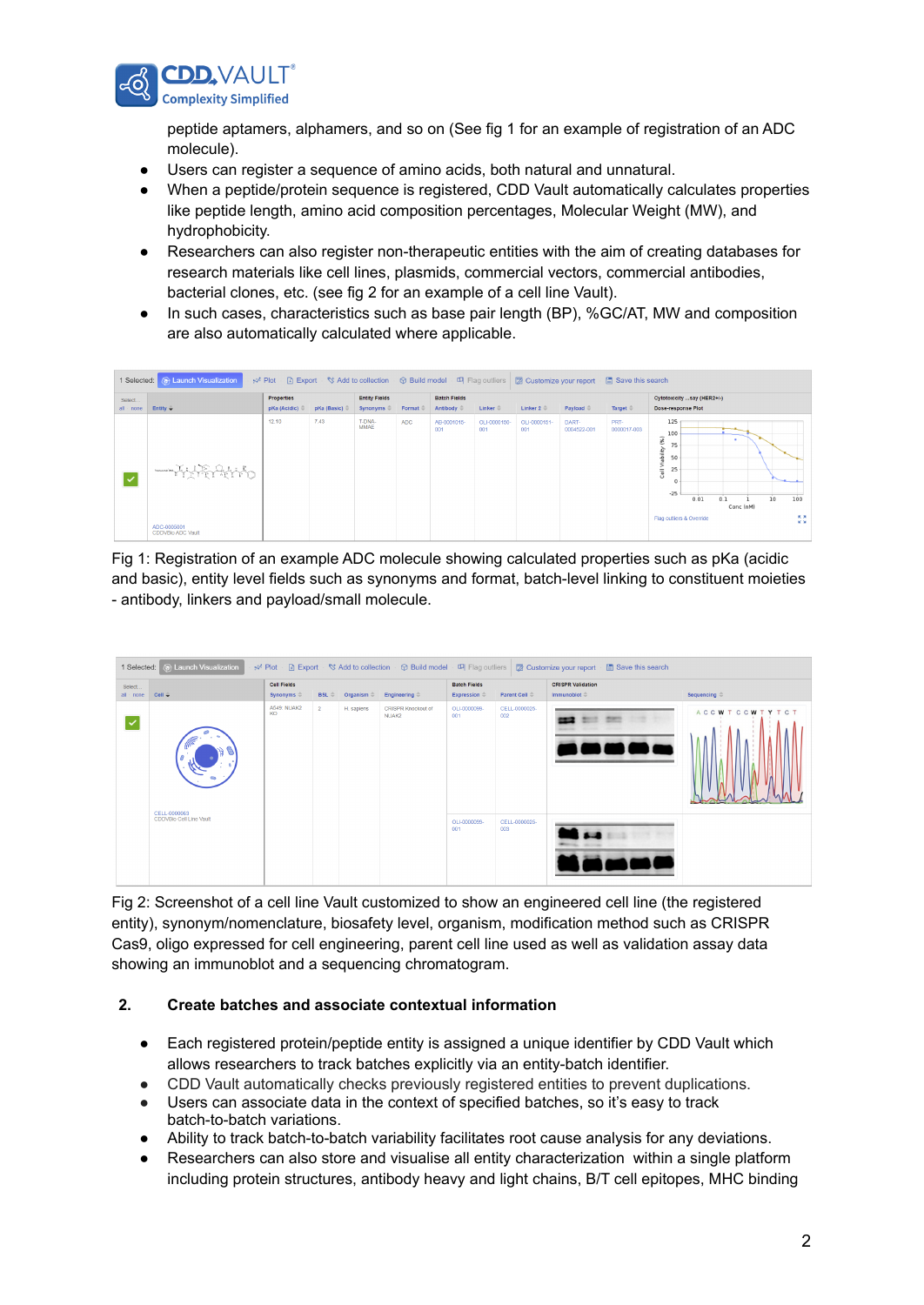

predictions, proteasomal cleavage site predictions, immunogenicity predictions, surface hydrophobicity/hydrophilicity, isoelectric point, etc.

● Likewise, constituent moieties of fusion or conjugated molecules (such as ADC's) can be registered as individual entities which can then be batch-linked to each other. Each of the constituent moieties (i.e. antibody, linker and payload) can be registered as individual entities in separate Vaults and then linked together within an ADC Vault (See fig 1).

## **3. Store and visualize assays**

- Each registered peptide/protein entity can be associated with assay results originating from a wide variety of studies.
- These may include *in vitro* cytotoxicity assays, *in vivo* studies, PKPD/ADME testing, Western Blots for confirmation of protein size and components, FRET assays for protein-protein interactions and so on. Fig 1 above also shows the plot from a cell viability assay.
- Users can track all assay data related to critical quality attributes of a therapeutic entity as a function of modifications, such as altered linkers, payload, antibody fragment, peptide fragment or post-translational modification, etc.

# Design and Validation of Linker for Site-Specific Preparation of

## **ADCs Carrying Multiple Drug Copies**

| ረት                                                                                                                                                                                                                                                                                                                                                                                                                                                   |                  |                                                                                                     |                                  |              |        |                    |          |       |
|------------------------------------------------------------------------------------------------------------------------------------------------------------------------------------------------------------------------------------------------------------------------------------------------------------------------------------------------------------------------------------------------------------------------------------------------------|------------------|-----------------------------------------------------------------------------------------------------|----------------------------------|--------------|--------|--------------------|----------|-------|
| Project                                                                                                                                                                                                                                                                                                                                                                                                                                              | Type             |                                                                                                     |                                  |              |        |                    |          |       |
| <b>ADC Primary</b>                                                                                                                                                                                                                                                                                                                                                                                                                                   | Characterization |                                                                                                     |                                  | Entry status |        |                    | Category |       |
| Citation/Comments                                                                                                                                                                                                                                                                                                                                                                                                                                    |                  |                                                                                                     |                                  |              |        |                    |          |       |
| в<br>1<br>Normal Text                                                                                                                                                                                                                                                                                                                                                                                                                                | S<br>U<br>$x^2$  | 這<br>x <sub>2</sub>                                                                                 | 這                                | ☑<br>GĐ      | n<br>睴 | $^\copyright$<br>O | Ū<br>Y   | Saved |
|                                                                                                                                                                                                                                                                                                                                                                                                                                                      |                  |                                                                                                     |                                  |              |        |                    |          |       |
| Purpose<br>Design, synthesis and validation of hetero bi-functional linkers to be used for the preparation of ADCs with with Drug-Antibody Ratio (DAR) of 2-4 site-specific per single<br>cysteine conjugation site resulting in site-specific ADCs with a DAR of 4, 6 and 8.<br><b>Materials and Methods</b><br>Cell lines purchased from ATCC - with links to cell lines registered in the Cell line Vault - MDA-MB-361, MDA-MB-468, T47D, NCI-N87 |                  |                                                                                                     |                                  |              |        |                    |          |       |
| A tubulysin warhead for proof of concept - registered in the ADC Vault with reference (PDF).                                                                                                                                                                                                                                                                                                                                                         |                  | This speutic poperder: Historical prespectives, cut one development<br>comets, and future devenuers | <b>&amp; Medicinal Chemistry</b> | ۳            |        |                    |          |       |

Fig 3: Partial screenshot of an ELN entry detailing an experiment for the design and validation of linkers used for ADC generation.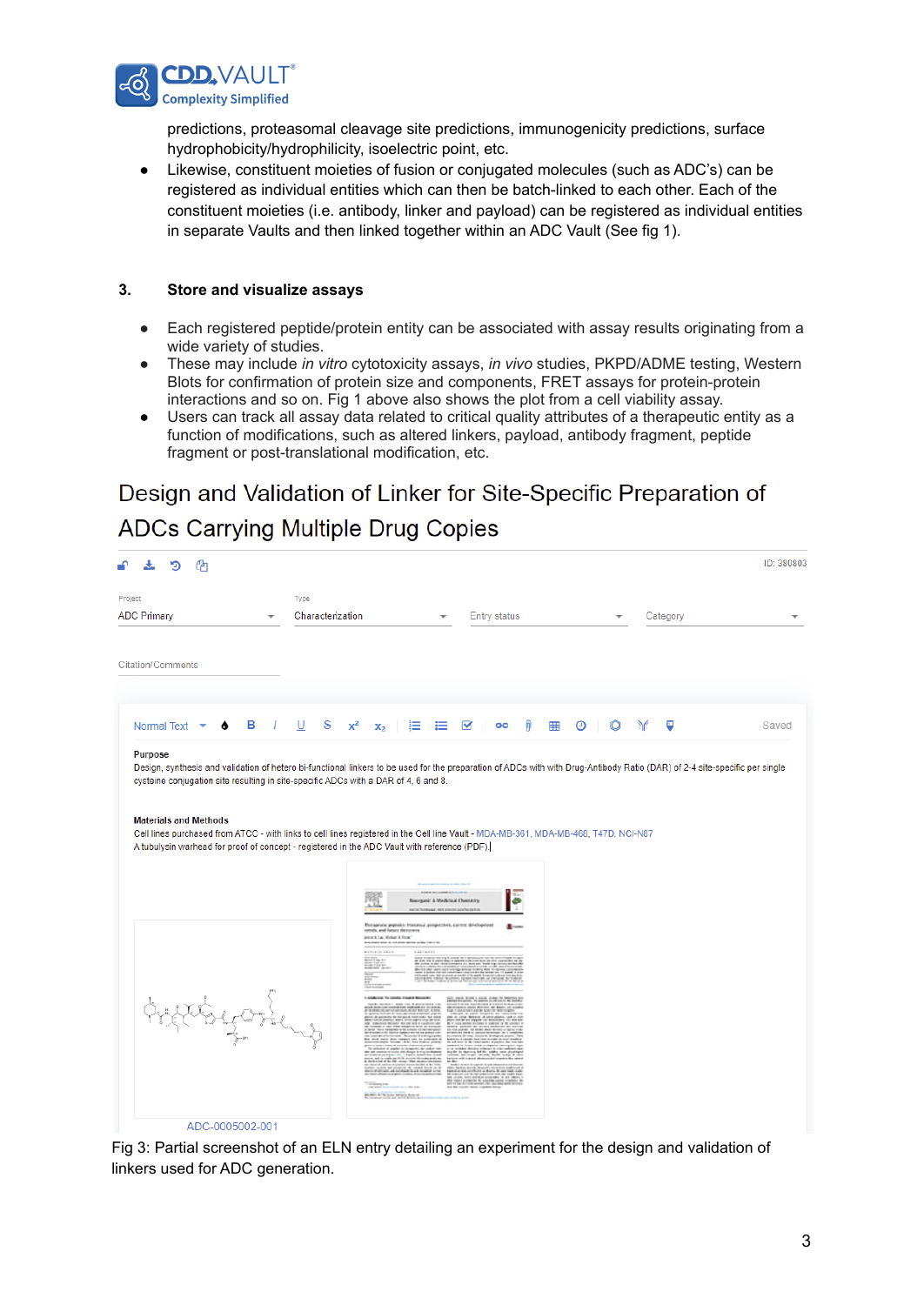

## **4. Document experimental details in the ELN**

- CDD Vault's ELN is used by researchers to store standardized SOPs and record all experimental details across departments.
- Full integration with Microsoft Office 365 allows scientists to attach, preview, edit, and share MS office files within the ELN.
- Image files can be displayed directly within the ELN entry in various sizes.
- Any file format, including proprietary files which require their own application, can be stored in the ELN.
- Users can link multiple entities in the registration system within an ELN entry. An example of this is seen in fig 3, where cell lines registered in the cell line vault and an ADC molecule registered in the ADC vault have been referred to, cross-referenced and linked in the ELN's Materials section.

## **5. Mine data**

- Search data by sequence or name and easily locate records by sub-sequences or fragments of multi-partite entities.
- Search for keywords in ELN entry bodies and file attachments.
- For example, researchers working with ADC's can search for a linker and/or a warhead of choice. This will bring up all entities created with the queried linker and/or warhead along with all associated data and ELN entries.
- Users can also look up unnatural amino acids, which can be useful in studying and comparing the predicted effects of amino acid substitutions on protein properties

## **6. Track location and quantities of entities and reagents**

- Capture the location and quantities of entities and other reagents including features such as date, vendor and batch using the inventory module (See fig 4).
- Store and track containers/vials/dewars/flasks.
- Users can use barcodes to manage their inventory. One can export identifiers and key metrics to their barcode template and print labels. Users can also locate samples or pull up a list using a barcode scanner.
- A debit history provides a full record of the date, person, amount and/or location of each update.
- Users can see inventory data alongside other batch characteristics and assay data associated with the batch.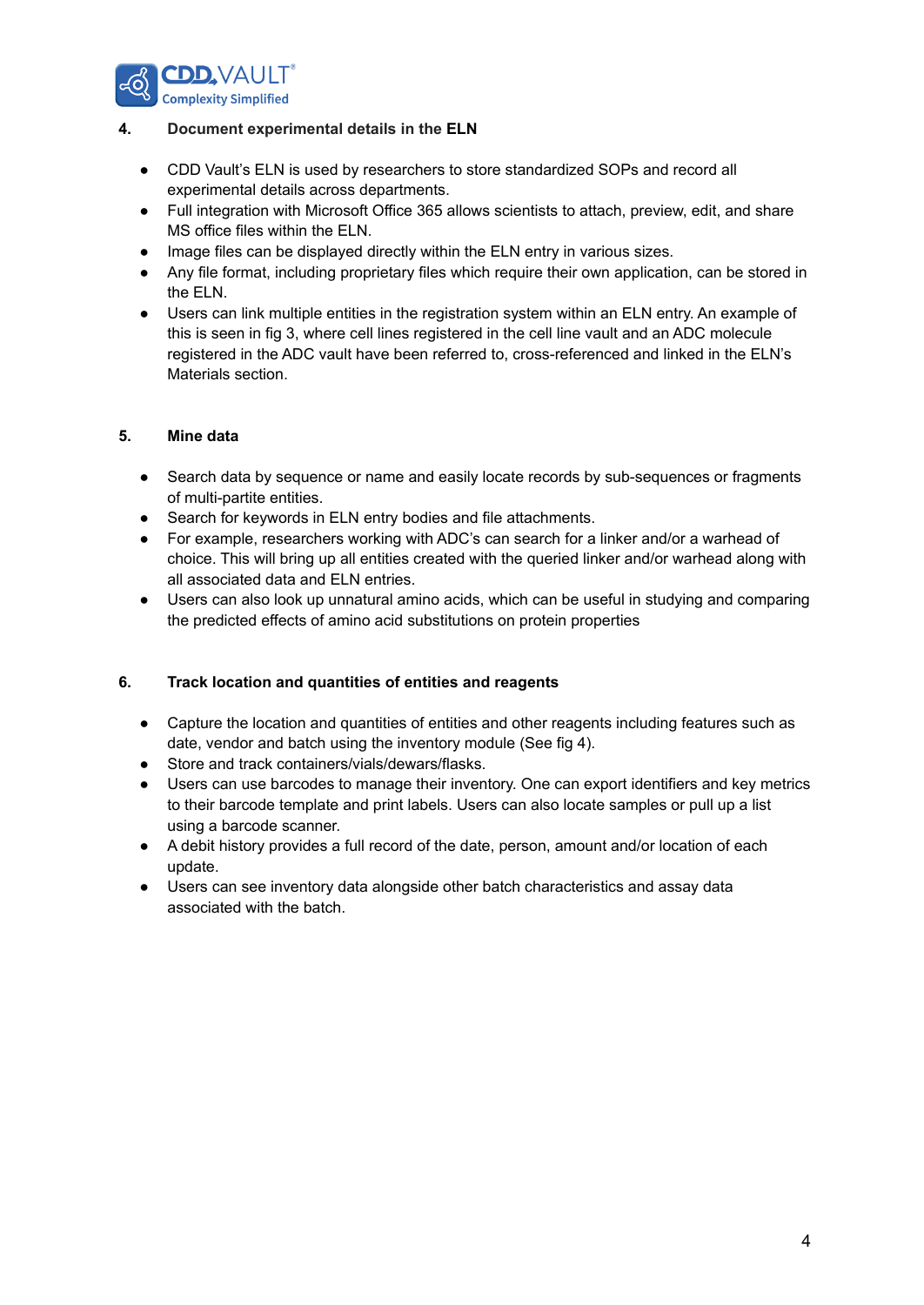

|                                                         | FLSK-0000001                     |                                     |                                                          | Vault:                                      | <b>CDDVBio Flasks Vault</b>    |                |  |
|---------------------------------------------------------|----------------------------------|-------------------------------------|----------------------------------------------------------|---------------------------------------------|--------------------------------|----------------|--|
|                                                         |                                  | Overview<br>Batches 1               | Plates <sub>0</sub><br>Links <sub>0</sub><br>Protocols 1 | Collections 0                               | Files 1<br>Projects 1          |                |  |
|                                                         |                                  | <b>Batch</b>                        | $\bigoplus$ Add a batch                                  |                                             |                                |                |  |
|                                                         |                                  | 001                                 |                                                          |                                             |                                | Edit · Delete  |  |
|                                                         |                                  | Flask-Batch ID:<br>FLSK-0000001-001 | Flask ID:<br>Flask_20210715_001                          | <b>Cell Line:</b><br>CELL-0000063-001       | Passage:                       |                |  |
| Add to a collection                                     |                                  | Media:                              | AAcid:                                                   | Molecule:                                   | <b>Scientist:</b><br>E Presley |                |  |
| $\mathbb{Z}^{\!+}$ Add a batch<br>Manage project access |                                  | <b>RegDate:</b><br>2021-07-15       | Note:                                                    | <b>Initial Amount:</b><br>99.0              |                                |                |  |
| $\Theta$ Delete this flask                              |                                  | Barcode:                            |                                                          |                                             |                                |                |  |
| Showing data from 1 of 1 project                        |                                  |                                     |                                                          |                                             |                                |                |  |
| Owner:                                                  | Janice Darlington (Demo 2<br>VA) |                                     | Flask 20210715 001                                       |                                             |                                |                |  |
| Created:<br>Updated:                                    | July 19, 2021<br>August 12, 2021 |                                     |                                                          |                                             |                                |                |  |
|                                                         |                                  | $\blacktriangle$ Inventory          |                                                          | Current Amount 95.0 Location Shelf 1 Bin AB |                                |                |  |
|                                                         |                                  | Date                                | User                                                     | <b>Debit Amount</b>                         | Location                       |                |  |
|                                                         |                                  | 2021-10-05 10:11:20                 | Vidya Pawar Menon                                        | 2.0                                         |                                | Shelf 1 Bin AB |  |
|                                                         |                                  | 2021-08-12 14:20:02                 | Vidya Pawar Menon                                        | 2.0                                         |                                | Shelf 1 Bin AB |  |
|                                                         |                                  | 2021-07-19 08:34:16                 | Janice Darlington (Demo 2 VA)                            |                                             |                                | Shelf 1 Bin AB |  |

Fig 4: Snapshot of batch level inventory fields from a Vault customized to register cell line culture flasks.

## **7. Link to other tools**

- CDD Vault's RESTful Application Programming Interface (API) can be used to integrate with external databases and analysis tools.
- Scientists can easily export data from CDD Vault in Excel, CSV or SDF file formats.
- Likewise, users can use CDD's import data wizard to load data into their Vault in bulk.

## **8. Collaborate and share data securely**

- Data in CDD Vault can be securely shared with colleagues and collaborators.
- These can be entire peptide libraries. for instance. or selective assay data depending on the collaborator.
- Researchers can share data in real time and avoid sending data via unsecure email.
- Data in CDD Vault is organized by projects. Members are assigned to projects to easily control data access and visibility.
- Each member can also be allocated further roles where roles act as project permissions that control how each member interacts with the data that they can access.

CDD Vault is a modern data management platform with an integrated ELN and inventory that allows protein and peptide researchers to bring together data from various experiments, instruments and analysis software. Biologists, Chemists and computational scientists can use CDD Vault not only as a 'single source of truth' but also for efficient collaboration and data sharing.